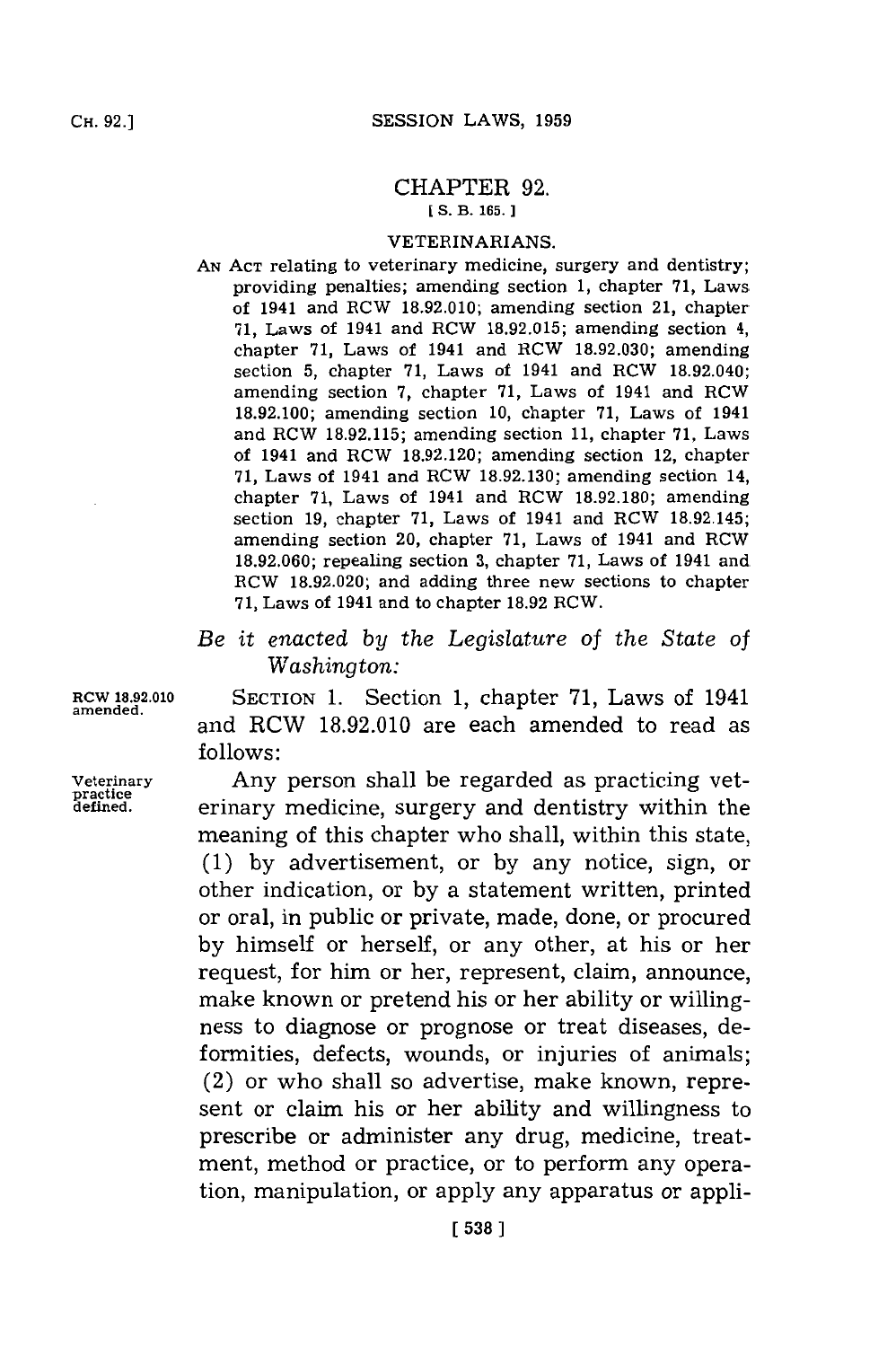ance for cure, amelioration, correction or reduction or modification of any animal disease, deformity, defect, wound or injury, for hire, fee, compensation, or reward, promised, offered, expected, received, or accepted directly or indirectly; **(3)** or who shall within this state diagnose or prognose any animal diseases, deformities, defects, wounds or injuries, for hire, fee, reward, or compensation promised, offered, expected, received, or accepted directly or indirectly; (4) or who shall within this state prescribe or administer any drug, medicine, treatment, method or practice, or perform any operation, or manipulation, or apply any apparatus or appliance for the cure, amelioration, alleviation, correction, or modification of any animal disease, deformity, defect, wound, or injury, for hire, fee, compensation, or reward, promised, offered, expected, received or accepted directly or indirectly; **(5)** or who performs any manual procedure for the diagnosis of pregnancy, sterility, or infertility upon livestock.

The opening of an office or place of business for veterinary the practice of veterinary medicine, the use of a **evidence of.** sign, card, device or advertisement as a practitioner of veterinary medicine or as a person skilled in such practice shall be prima facie evidence of engaging in the practice of veterinary medicine, surgery and dentistry.

SEC. 2. Section 21, chapter 71, Laws of 1941 and **RCW 18.92.015**<br>amended. RCW 18.92.015 are each amended to read as follows:

The term "board" used in this chapter shall mean **Definitions.** the Washington state veterinary board of governors; "Board." the term "committee" shall mean a committee se- **"Committee."** lected in the manner provided in section **3** of this amendatory act of 1959; and the term "director" "Director." shall mean the director of licenses of the state of Washington.

**[539)1**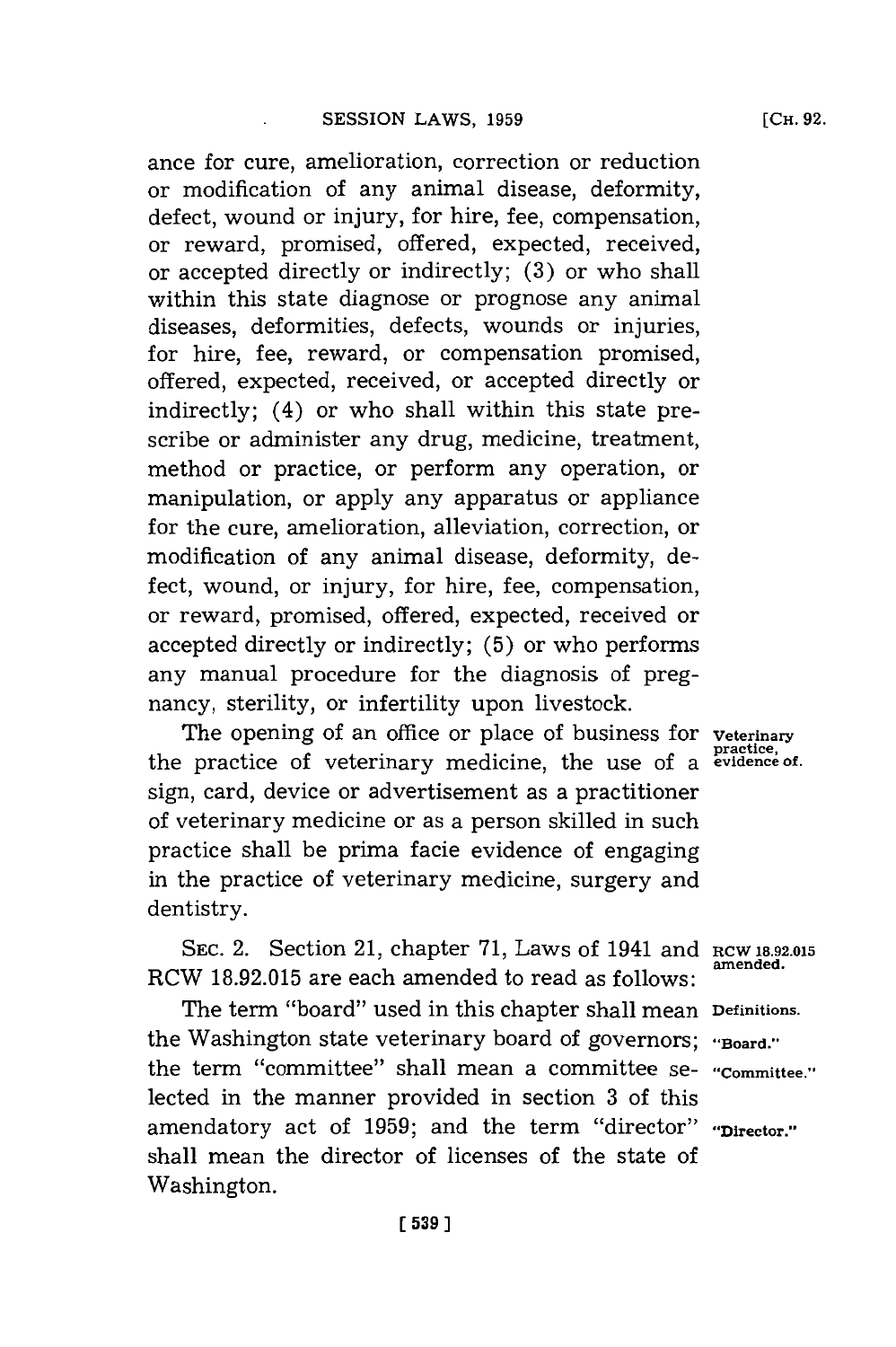**New section.** SEC. **3.** There is added to chapter **71,** Laws of 1941 and to chapter **18.92** RCW a new section to read as follows:

**Board of** There is created a Washington state veterinary **governors** board of governors consisting of five members.

The members shall be appointed **by** the governor from a list of three or more names approved and **Appointment,** submitted **by** the Washington State Veterinary Medical Association for each position to be filled. At the time of their appointment the members of the **Qualifications,** board must be actual residents of the state in active practice as licensed practitioners of veterinary medicine, surgery and dentistry and must be citizens of the United States. Not more than one member shall be from the same congressional district.

The first members of the board shall be as fol-**Terms,** lows: One member for five, four, three, two and one years respectively. Thereafter the terms shall be for five years and until their successors are appointed and qualified.

**A** member may be appointed to serve a second **Vacancies,** term, if that term does not run consecutively. Vacancies in the board shall be filled **by** the governor, the appointee to hold office for the remainder of the unexpired term.

**Officers.** Officers of the board shall be a chairman, who shall be the senior member, and a secretary-treasurer to be chosen **by** the members of the board.

> The three senior members of the board shall serve as an examining board and the remaining two members shall serve as alternates from time to time.

**RCW 18.92.030 SEC.** 4. Section 4, chapter **71,** Laws of 1941 and RCW **18.92.030** are each amended to read as follows:

**General** It shall be the duty of the board to prepare **duties, of** examination questions, conduct examinations, and grade the answers of applicants. The board shall supervise the conduct of those practicing veterinary medicine, surgery and dentistry and shall make such

**amended.**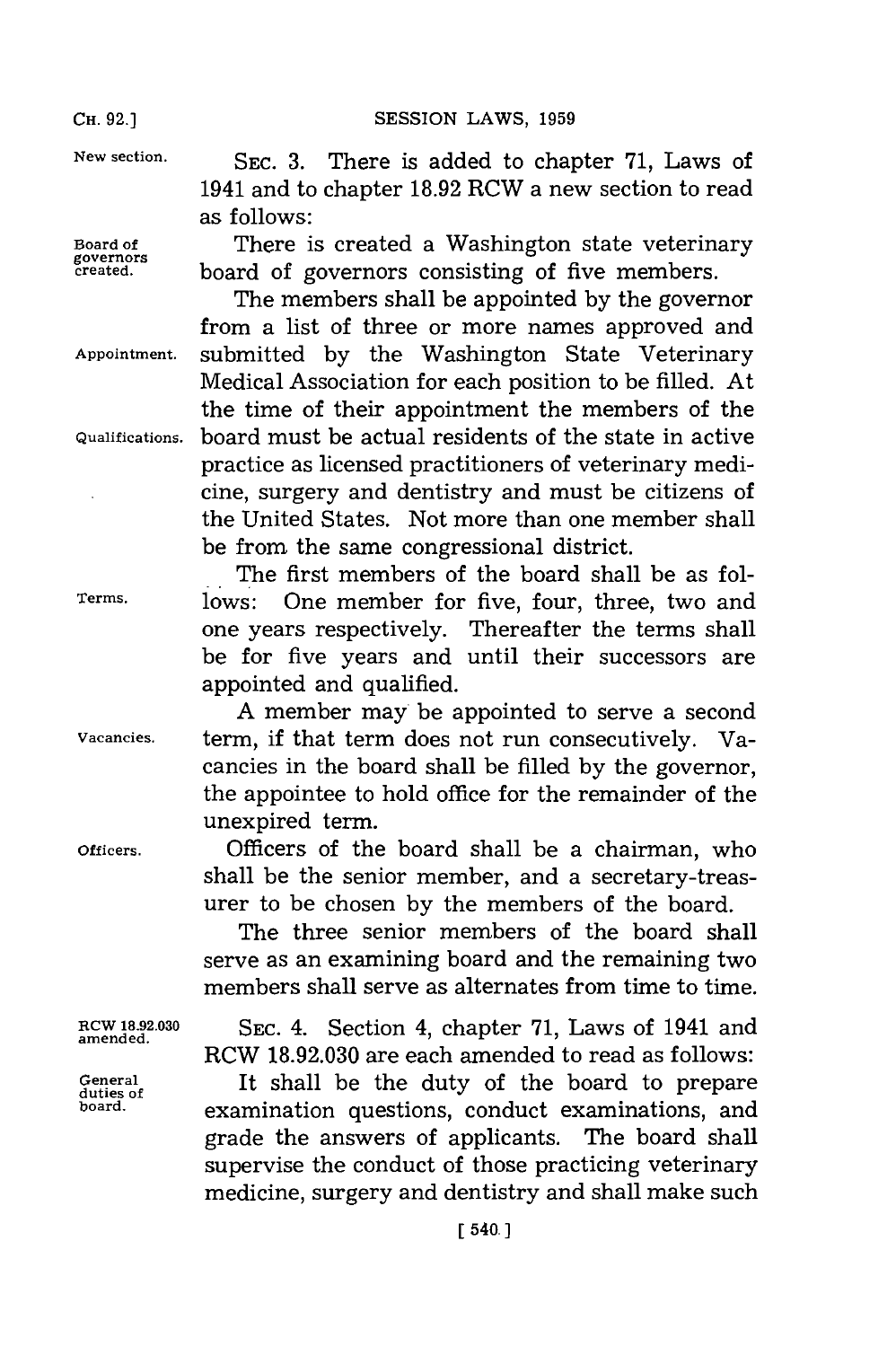recommendations as it deems necessary to the director of licenses in regard to the granting, suspension or revocation of licenses.

**SEC. 5.** Section 5, chapter 71, Laws of 1941 and RCW 18.92.040 RCW 18.92.040 are each amended to read as follows:

Each member of the board shall receive twenty- **Compensation,** five dollars per day for each day spent upon official **board.** business of the board, including the conducting of examinations and in going to and returning from the place of examination, and his actual and necessary traveling expenses.

SEC. 6. There is added to chapter 71, Laws of New section. 1941 and to chapter **18.92** RCW a new section to read as follows:

The board of governors may make recommenda- **Recommenda**tions to the director of licenses to suspend or revoke **conductions** the license of any licensee. The director, within twenty days after receipt of notification from the board, shall provide for a hearing. The director shall notify the licensee of the recommendation of the board and shall give the licensee notice of the specific offense or offenses charged against him **by** the board and the time and place of the hearing at least twenty days prior to the hearing date.

SEC. 7. Section 7, chapter 71, Laws of 1941 and RCW 18.92.100 amended. RCW 18.92.100 are each amended to read as follows:

Examinations for license to practice veterinary **Examinations.** medicine, surgery and dentistry shall be held in June of each year, and at such other times and places **-Time** *of.* as the director may authorize and direct. Said examination, which shall be conducted in the English language shall be, in whole or in part, **-Contents.** in writing on the following subjects: Veterinary anatomy, surgery, obstetrics, pathology, chemistry, hy gi ene, veterinary diagnosis, materia medica, therapeutics, parasitology, physiology, s a n ita ry medicine, and such other subjects which are ordi-

**ex.penses, of**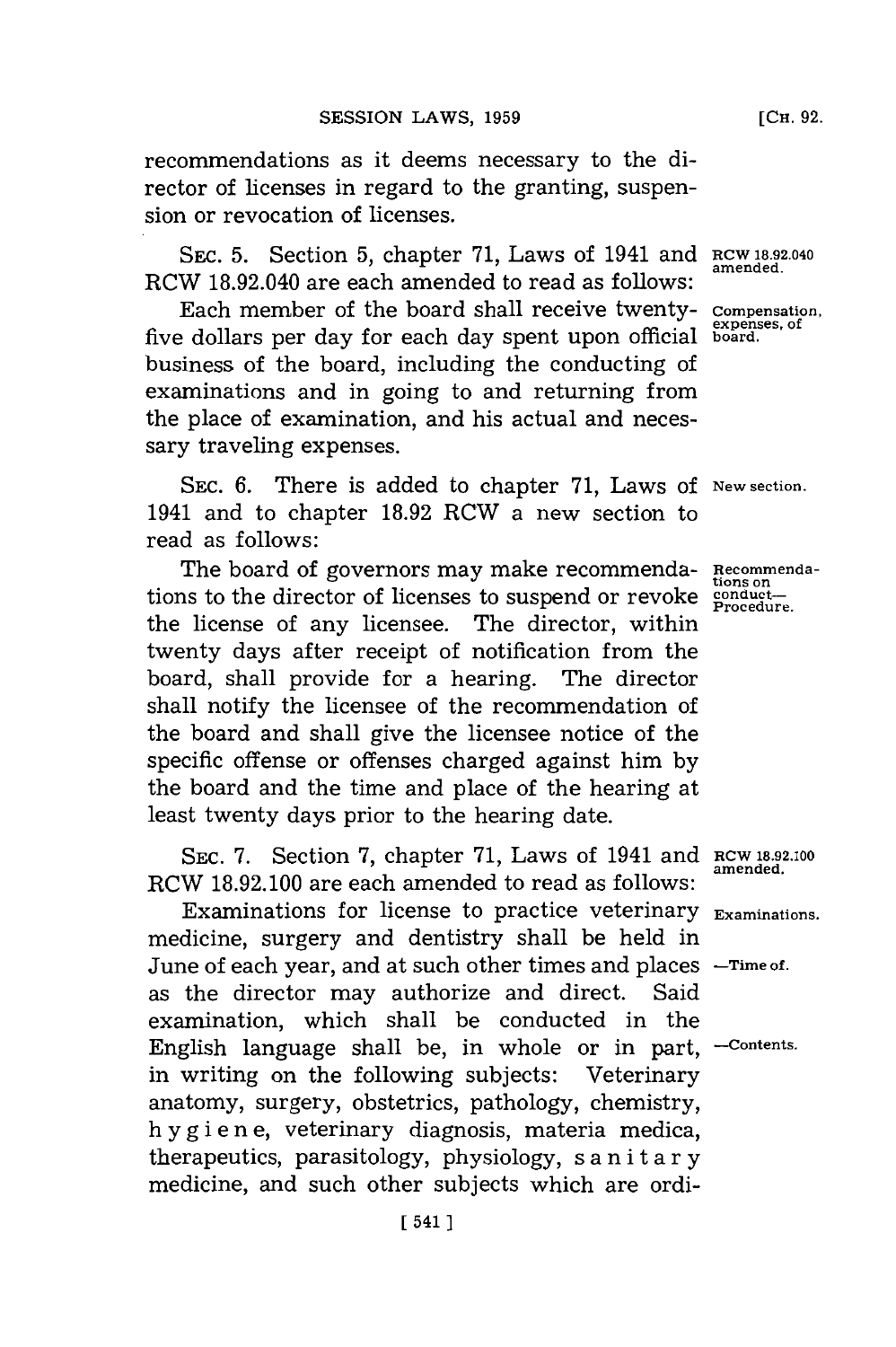narily included in the curricula of veterinary colleges, as the board may prescribe. The manner of examination may conform with teaching techniques used in accredited veterinary colleges recognized and approved **by** the committee on education of the American Veterinary Medical Association.

**RCW 18.92.115 SEC. 8.** Section **10,** chapter **71,** Laws of 1941 and **amended.** RCW **18.92.115** are each amended to read as follows: **Reexamina-** Any applicant who shall fail to secure the re- **tion.** quired grade in his first examination may take the next regular veterinary examination.

**RCW 18.92.120 SEC. 9.** Section **11,** chapter **71,** Laws of 1941 and RCW 18.92.120 are each amended to read as follows: **Temporary** Any person who shall make application for examination, as provided by RCW 18.92.070, and whose application is found satisfactory **by** the director, may be given a temporary certificate to practice veterinary medicine, surgery and dentistry valid only until the next examination period. Such temporary certificate must be surrendered at time of such examination and no more than one temporary certificate may be issued to any applicant. Such permittee shall be employed **by** a licensed veterinary practitioner or **by** the state of Washington.

**RCW 18.92.130 SEC. 10.** Section 12, chapter **71,** Laws of 1941 and **amended.** RCW **18.92.130** are each amended to read as follows:

Licenses, **Any person who has been lawfully licent** reciprocity Licenses, Any person who has been lawfully licensed to with other practice veterinary medicine, surgery, and dentistry states. in another state or territory which has and maintains a standard for the practice of veterinary medicine, surgery and dentistry which is substantially the same as that maintained in this state, and who has been lawfully and continuously engaged in the practice of veterinary medicine, surgery and dentistry for two years or more immediately before filing his application to practice in this state and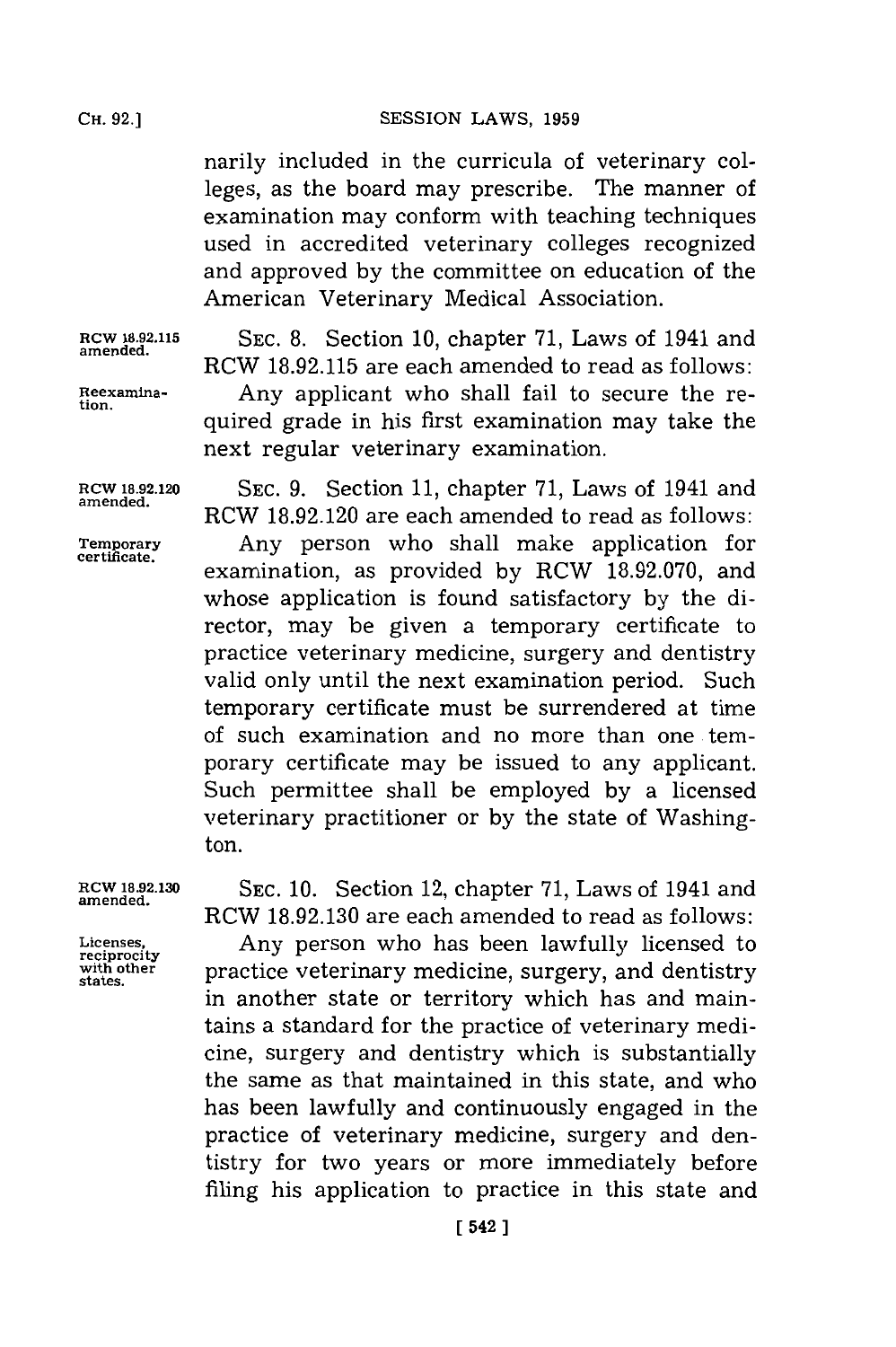who shall submit to the director a duly attested certificate from the examining board of the state or territory in which he is registered, certifying to the fact of his registration and of his being a person of good moral character and of professional attainments, may upon the payment of the fee as provided herein, be granted a license to practice veterinary medicine, surgery and dentistry in this state, without being required to take an examination: *Provided, however,* That no license shall be issued to any applicant, unless the state or territory from which such certificate has been granted to such applicant shall have extended a like privilege to engage in the practice of veterinary medicine, surgery and dentistry within its own borders to veterinarians heretofore and hereafter licensed **by** this state, and removing to such other state: And provided *further,* That the director of licenses shall have power to enter into reciprocal relations with other states whose requirements are substantially the same as those provided herein. The board shall make recommendations to the director upon all requests for reciprocity.

**SEC. 11.** Section 14, chapter **71,** Laws of 1941 and **ROW 18.92.180** RCW **18.92.180** are each amended to read as follows:

In all proceedings having for their purpose the **Licenses. sus**revocation or suspension of a license to practice revocation of veterinary medicine, surgery and dentistry, the holder of such license shall be given twenty days notice in writing **by** the director, which said notice shall specify the offense or offenses against this chapter with which said accused person is charged, and said notice shall also give the day and place where the hearing is to be held, which place of hearing shall be in the city of Olympia unless a different place shall be fixed **by** the director of licenses. The director shall have the power to issue subpoenas to compel the attendance of witnesses, or the produc-

**[** 543 **1**

**amended.**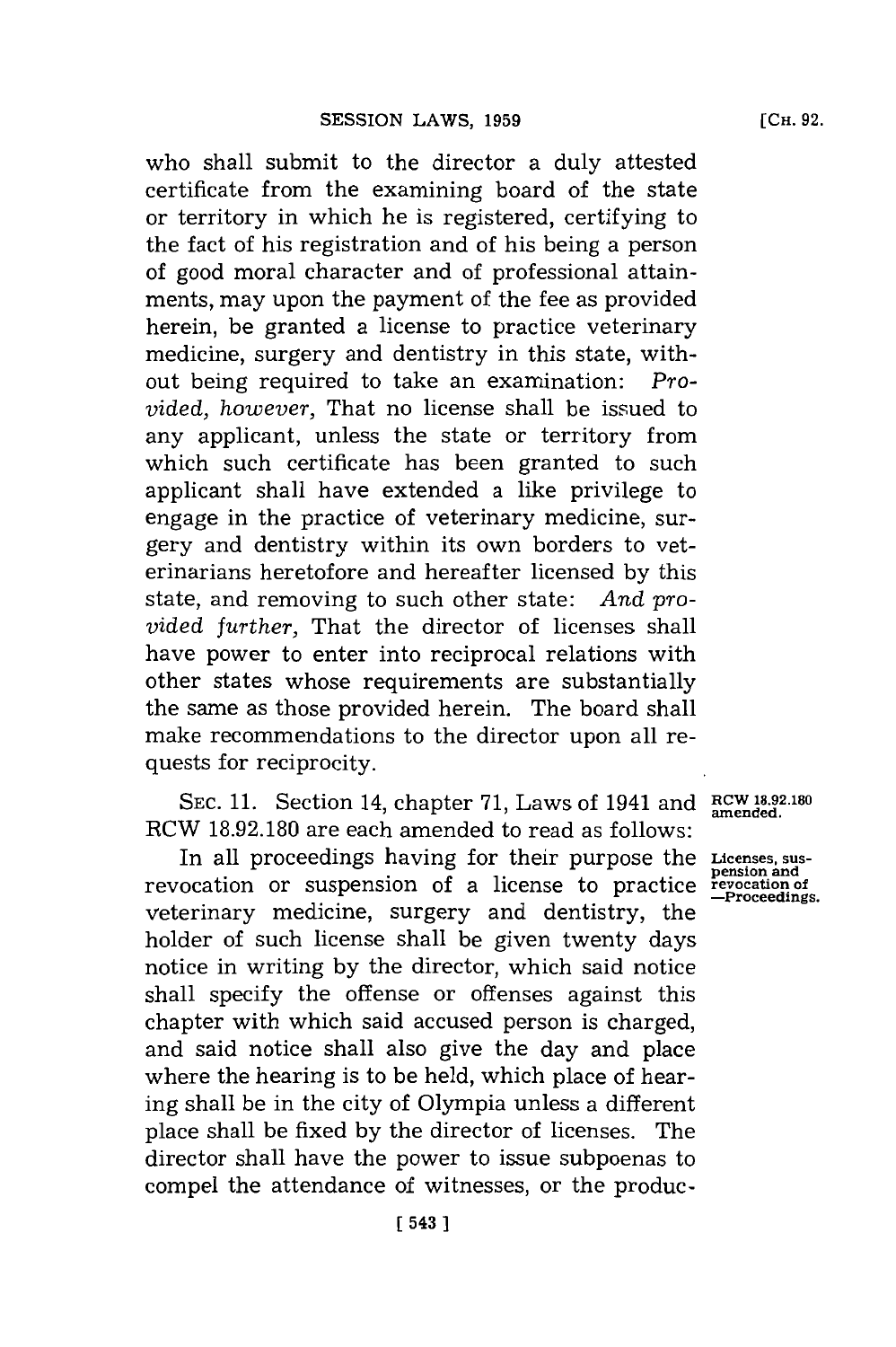tion of books or documents. The accused person shall have opportunity to make his defense, and may have issued such subpoenas as he may desire. Subpoenas shall be served in the same manner as civil cases in the superior court. Witnesses shall testify under oath, administered **by** the director. Testimony shall be taken in writing, and may be taken **by** deposition under such rules as the director may prescribe. Any graduate of an approved veterinary school having evidence pertaining to the charge against the accused may be heard **by** the board. The board shall hear and determine the charges and shall make findings and conclusion upon the evidence produced, and shall file the same in the director's office, together with a transcript of all the evidence, a duplicate copy of which shall be served upon the accused. The revocation or suspension of a license to practice shall be in writing signed **by** the director, stating the grounds upon which such order is based.

**RCW 18.92.145 SEC.** 12. Section **19,** chapter **71,** Laws of 1941 and RCW **18.92.145** are each amended to read as follows:

**Licenses,** The following fees shall be charged **by** the director of licenses:

> **(1)** For a license to practice veterinary medicine, surgery and dentistry issued upon an examination given **by** the examining board, thirty-five dollars.

> (2) For a license to practice veterinary medicine, surgery and dentistry issued upon the basis of a license issued in another state, fifty dollars.

Annual **Annual** (3) For the annual renewal of a license to practice veterinary medicine, surgery and dentistry, five dollars.

**Temporary** (4) For a temporary permit to practice veterinary medicine, surgery and dentistry, fifteen dollars. The temporary permit fee shall be accompanied **by** the full amount of the examination fee of thirty-five dollars.

**amended.**

**permit fee.**